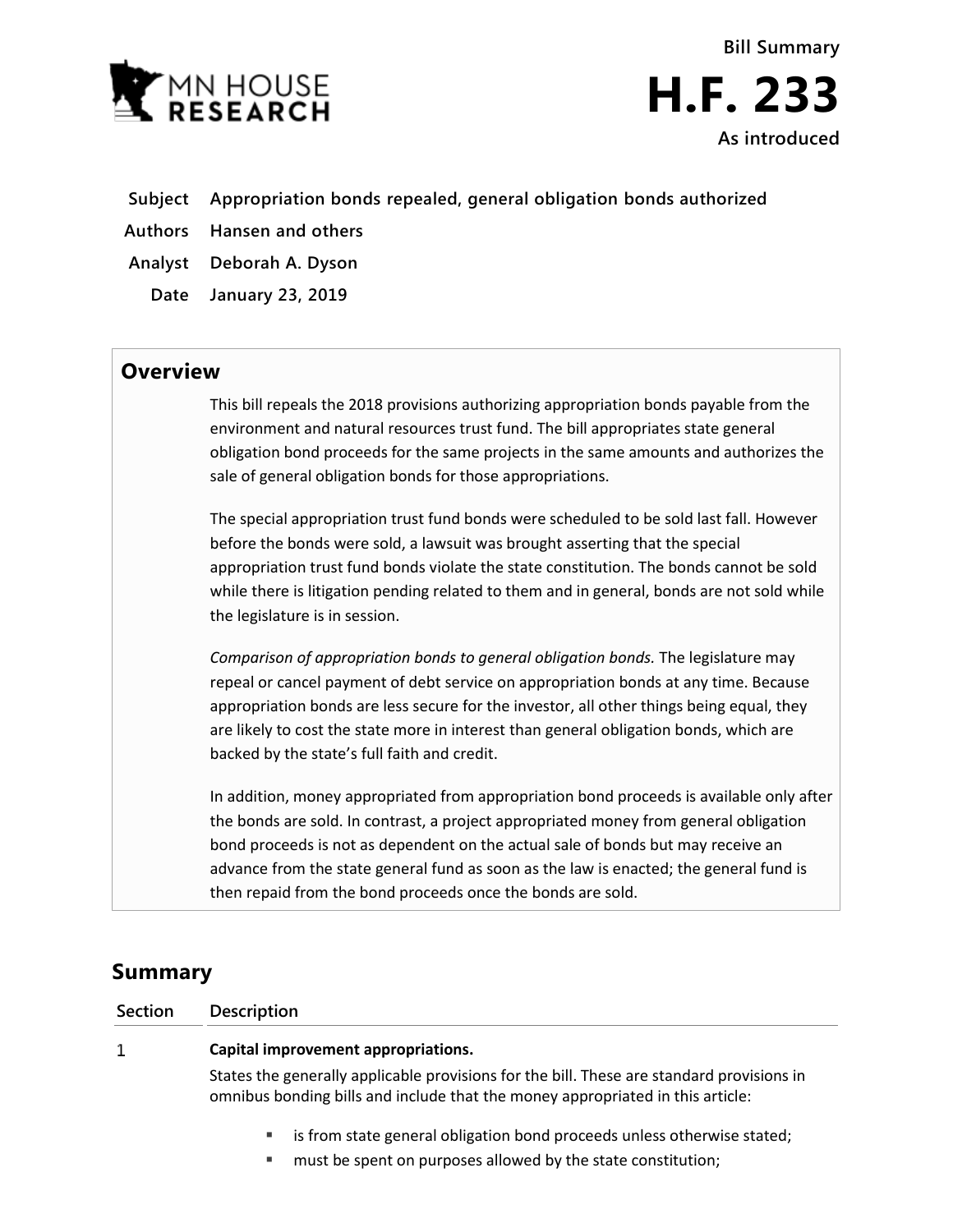### **Section Description**

- may be used for state agency staff costs that are directly attributable to the capital program or project, subject to Minnesota Management and Budget policy;
- is available until the project is completed or abandoned subject to the statute governing cancellation of capital funding;
- for asset preservation should not be used for work that can be done in a reasonable time using existing energy improvement financing programs; and
- for a grant to a political subdivision is available after the commissioner of management and budget determines that an amount sufficient to complete the project as described in this act has been committed to the project.

#### $\overline{2}$ **Natural resources.**

For natural resources asset preservation, to dredge Lake Orono in Elk River, and for storm water control structures to improve water quality of Seidl's Lake in South St. Paul.

#### 3 **Pollution Control Agency.**

For the Waste Disposal Engineering (WDE) site cleanup in Anoka County, and for the Lake Redwood reclamation project.

#### 4 **Board of Water and Soil Resources.**

For Reinvest in Minnesota (RIM) reserve program.

#### 5 **Public Facilities Authority.**

For state match for the clean water revolving fund for wastewater treatment; water infrastructure funding program for wastewater infrastructure; and point source implementation grants.

#### 6 **Metropolitan Council.**

For the regional parks and open space system capital improvements.

#### 7 **Bond sale expenses.**

For bond sale expenses.

#### **Bond sale authorization.** 8

Authorizes \$98.098 million in general obligation bonds for the projects in this article.

#### 9 **Expenditures (environment and natural resources trust fund statute).**

Strikes the language added in 2018 to allow the trust fund to pay principal and interest on special appropriation trust fund bonds.